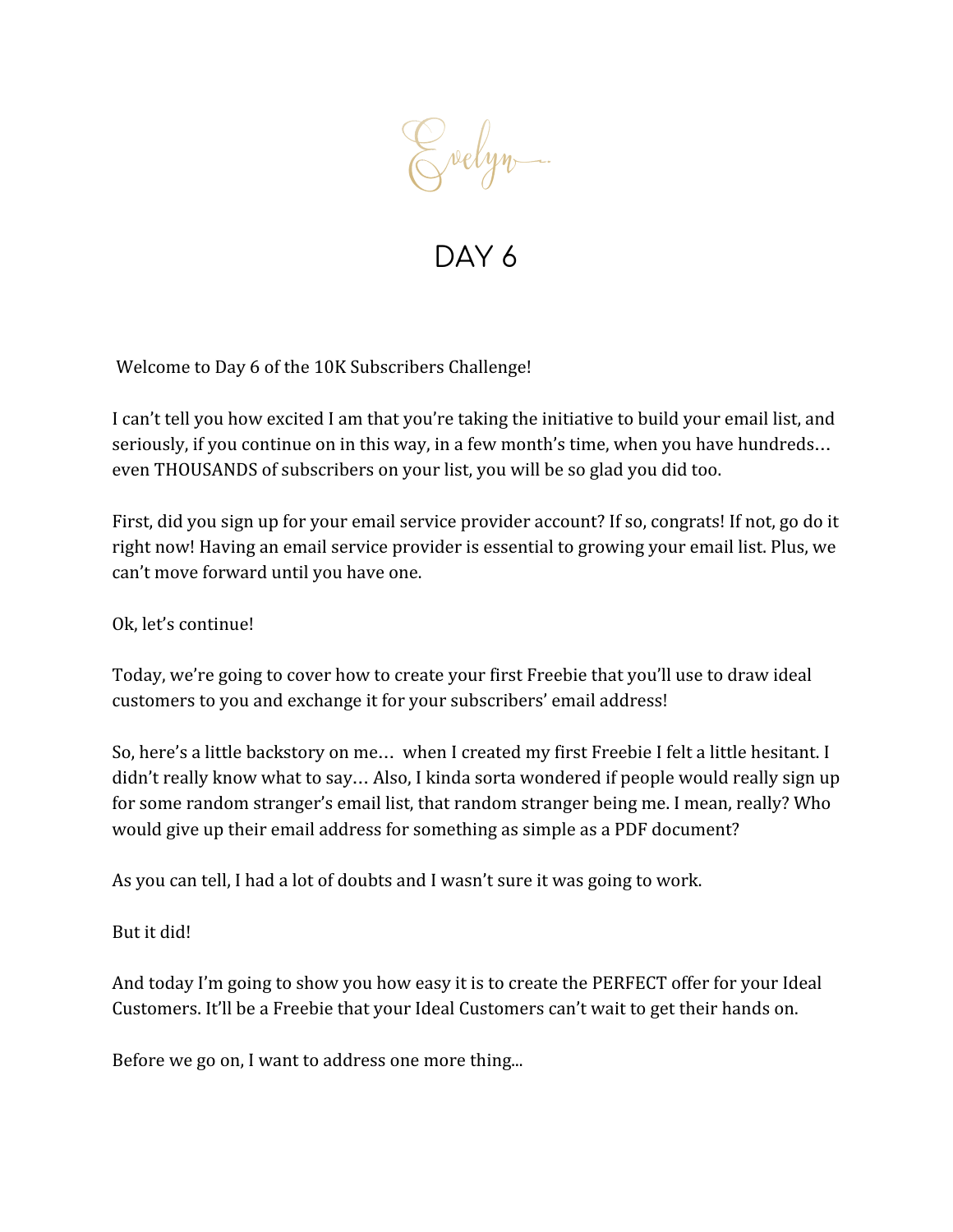When I first started creating Freebies, the reason I didn't actually believe that people would want what I had to offer was because I felt I wasn't good enough in some way… or I wasn't the most "expertest" expert out there.

I mean, I wasn't one of the BIG names in my field.

But then I quickly learned that even though I wasn't perfect, even though I didn't know EVERYTHING, people still felt that my content was valuable to them.

And when people started to personally reach out to me to let me know that MY CONTENT had helped them, I realized that I didn't need to be *perfect*.

I just needed to offer something of *value*.

So if you're thinking any of the same thoughts I was thinking back in the day, or are hesitant to put stuff out there because it's not perfect or the be-all end-all Freebie in the entire Universe, throw those thoughts aside and KNOW that you have SOOOOOO much to offer!

OK? So now that we've got that cleared, if those thoughts pop up at any time, tell them thanks, but no thank you!

We GOOD? Awesome! Let's start.

First, I want you to take a moment to think about the times you gave your email address away online in exchange for a Freebie.

Why did you do it? There was a *reason* behind it. And that reason was that the Freebie was exactly what you wanted at that moment. It was VALUABLE to you.

Now think of your Ideal Customer. What do you think your Ideal Customer would want? What do you think they would value?

What specifically are they looking for? Are they looking to ease anxiety? To buy stylish clothes? To find a relationship?

People don't just sign up for email lists just because.

They sign up because your Freebie offers them something they want!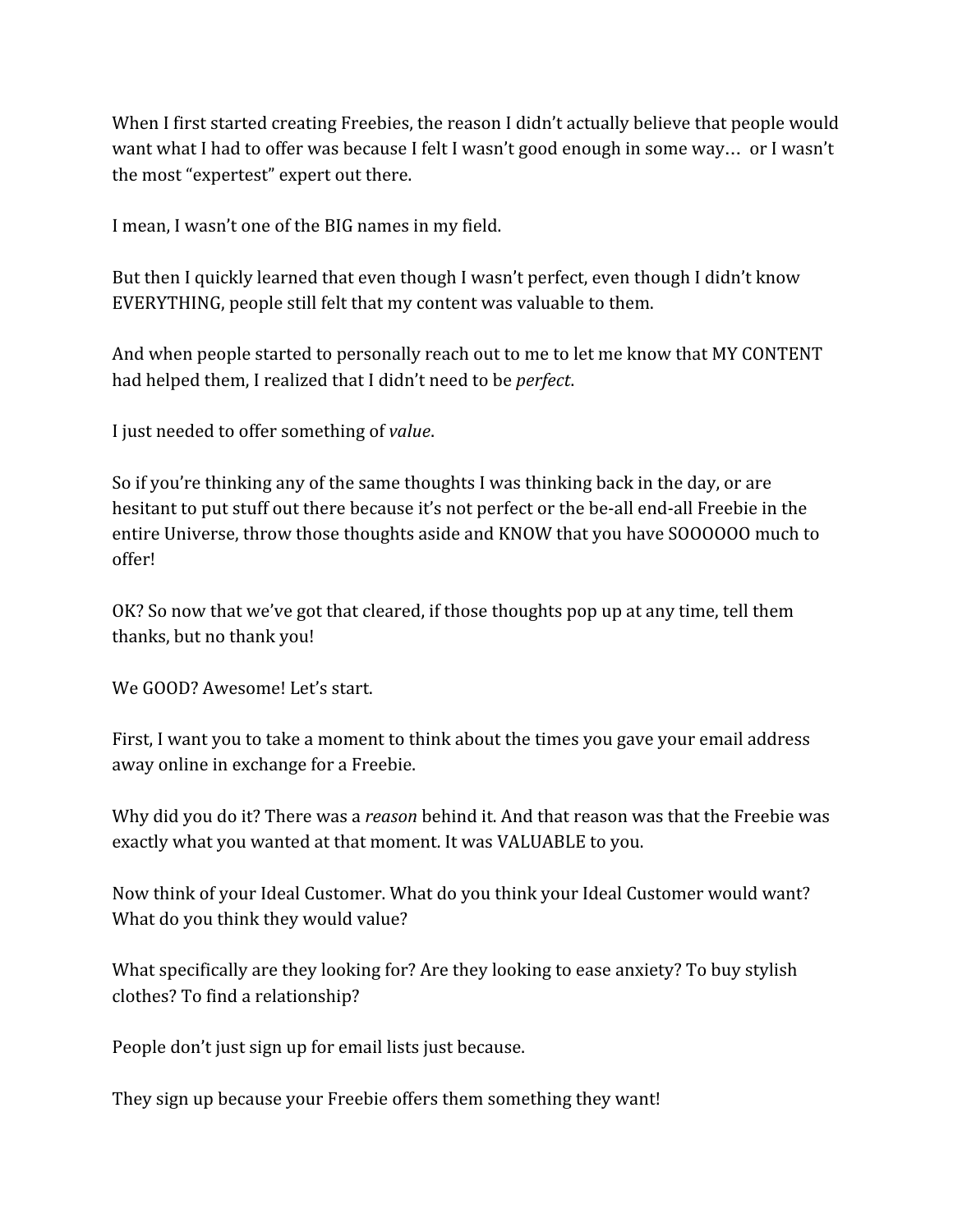So to make this process a no-brainer for your new subscribers to sign up for your email list, we're going to offer them something you know they want.

## YOUR ERFEBIE

Now before we jump into creating your Freebie, consider this: If you provide instant gratification and the content is better than what they expected, your new subscriber will create a positive association with you and your company and will want more.

If you don't give them instant gratification, or the content isn't what they expected, or if it isn't what they want, or if it's not really good, your new subscriber will create a negative association with you and your brand.

*Psychology Tip: Most people are looking for instant gratification the first time they come into contact with your business. So make sure they know they can be immediately gratified if they click on your ad. This will also make it so they create a positive association with you or your brand.*

Here's a snapshot of what your Freebie should provide:

- 1. Instant Gratification
- 2. Great content
- 3. Relevant content
- 4. It must be what your new subscriber expects

Keeping those 4 things in mind, make sure your Freebie is as good as you can make it!

Now to take a little pressure off…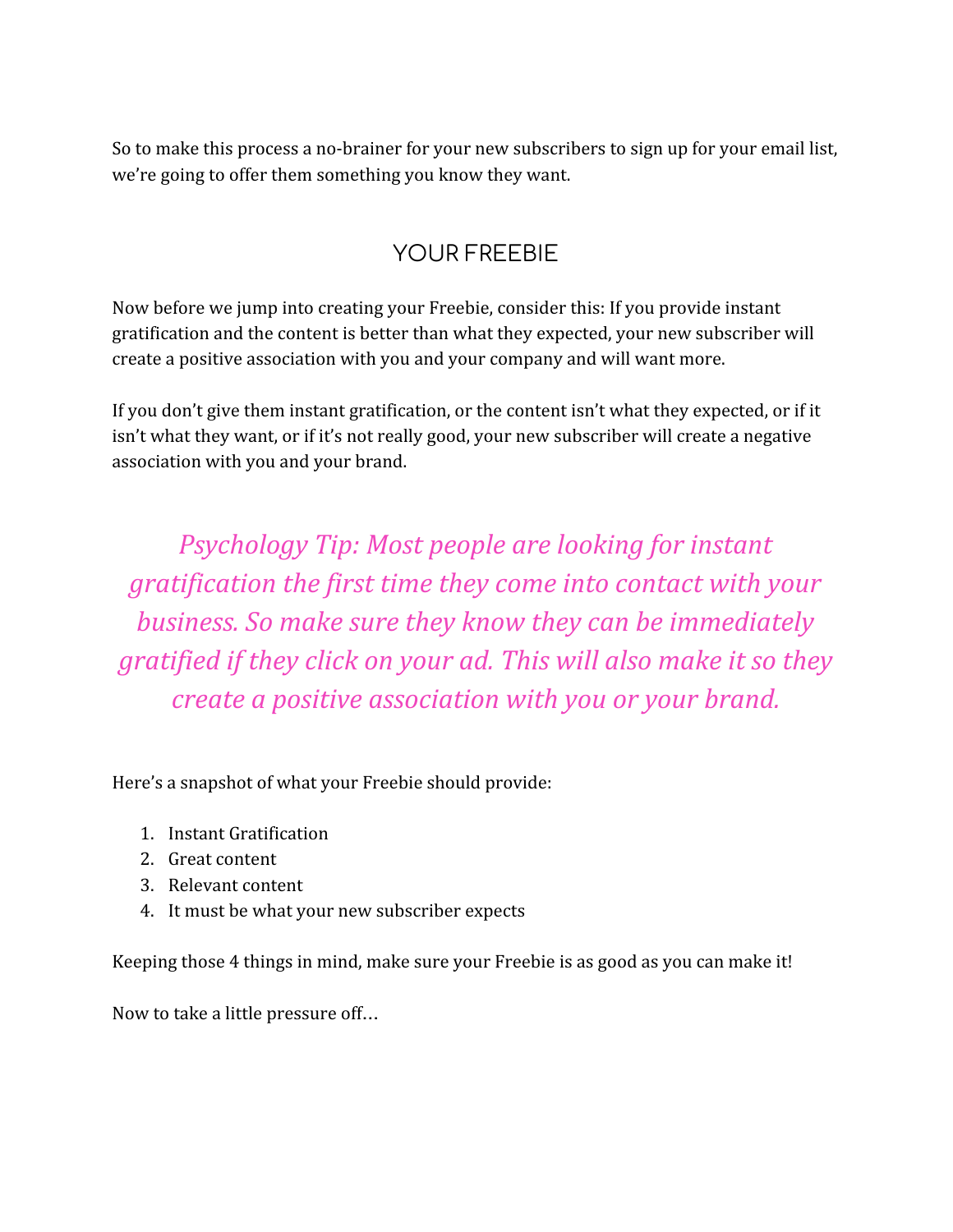This doesn't mean your Freebie is perfect or that it's the best Freebie out there. It just means that we want to make sure that when your new subscriber downloads your Freebie, they have a net *positive* experience.

If your new subscriber either saved time, learned something new, received something of value, or it made them feel better, you provided them with a good experience.

# *The key is to give your new subscribers positive experiences!*

One more thing to consider… When people sign up and get something in return for free from you, many times it's their very first interaction with your business.

If you're able to make a good first impression (not a perfect first impression), or help them to create a positive association with you and your company, you'll have a long-term subscriber who will be more likely to share your content, help grow your email list, tell others about you, and potentially become a buyer too.

### HERE ARE A FEW FREEBIE OPTIONS YOU CAN CREATE VERY QUICKLY:

- 1. A PDF with free valuable content (like a "how to" list or cheat sheet or "steal my ideas.")
- 2. A discount Code for a product or service
- 3. A template
- 4. A fun quiz
- 5. A recipe
- 6. A coupon for free shipping.
- 7. Free membership for one month
- 8. A short video or Presentation
- 9. If you're a coach or a consultant, you can give a 20-30 minute phone call
- 10. A meditation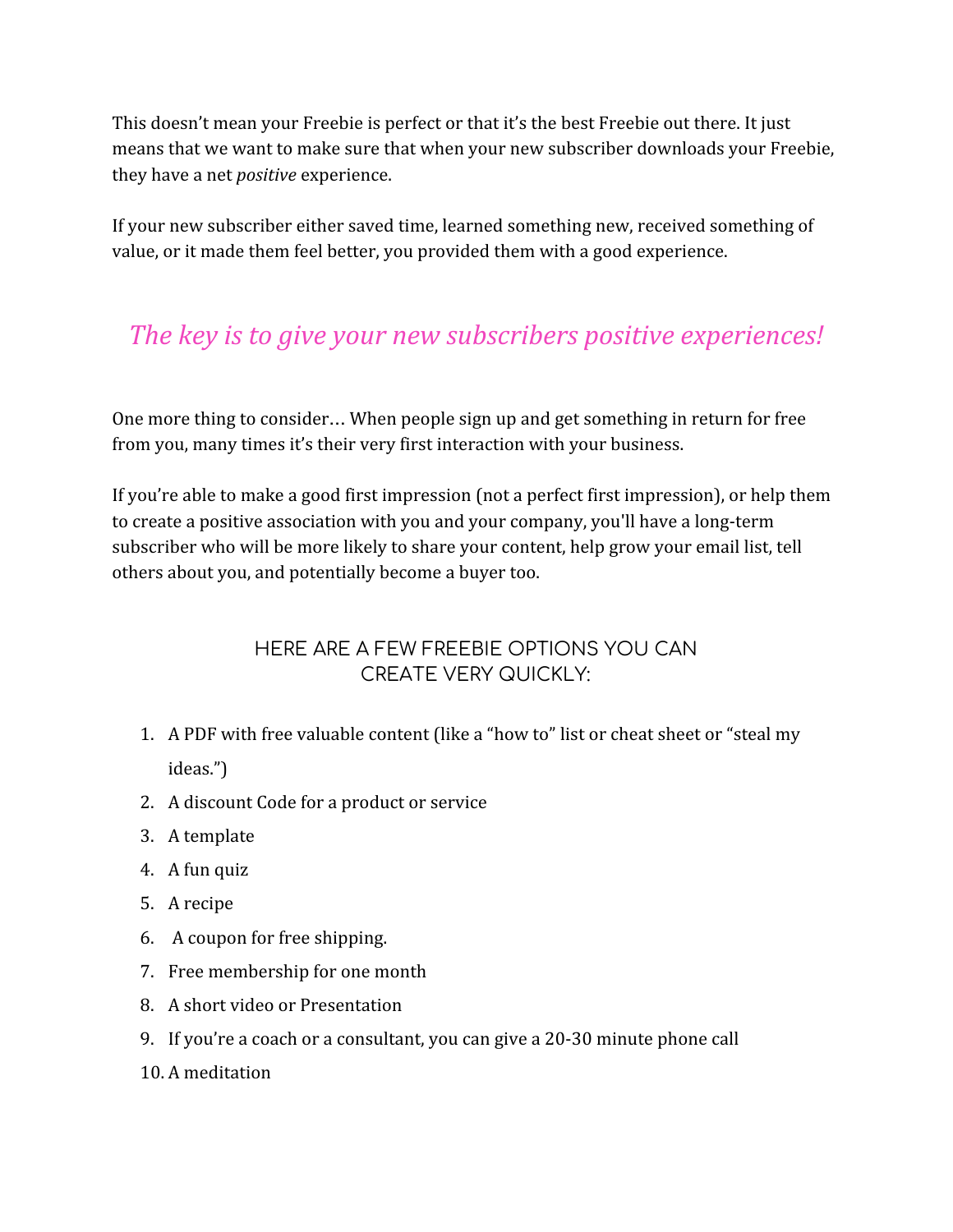If you've created anything in the past, whether it's a video or a PDF or an ebook or if you use anything in your business, you can always repurpose those.

In "33 Freebie Hacks Guaranteed to Bring an Avalanche of Subscribers!" I've given lots of ideas on what type of content to create in your Freebie. So read through it and let your imagination run wild!

Now, if you are new to Freebies or are unfamiliar with creating videos or other types of content, I recommend starting with a simple PDF.

And here's a little insider secret: my PDFs are the Freebies that have grown my list the fastest, so don't underestimate the power of a simple PDF!

It doesn't need to be complicated.

Simple works like magic!

#### A FEW TIPS TO GET YOUR CREATIVE JUICES GOING:

- 1. Do you have any tips or secrets that would help your Ideal Customers or Clients improve their lives/businesses?
- 2. Can you solve a problem for your Ideal Customer?
- 3. What is your specialty and how can it help your customers?
- 4. What is a discount your potential clients would want?
- 5. How can you save somebody time?
- 6. How can you make somebody money?
- 7. Is there something you can teach someone?
- 8. Can you share which apps are great to use in your business? For dating? For eating healthy? For meditation? For stress relief?

If your Freebie can do any of those, you're doing amazing!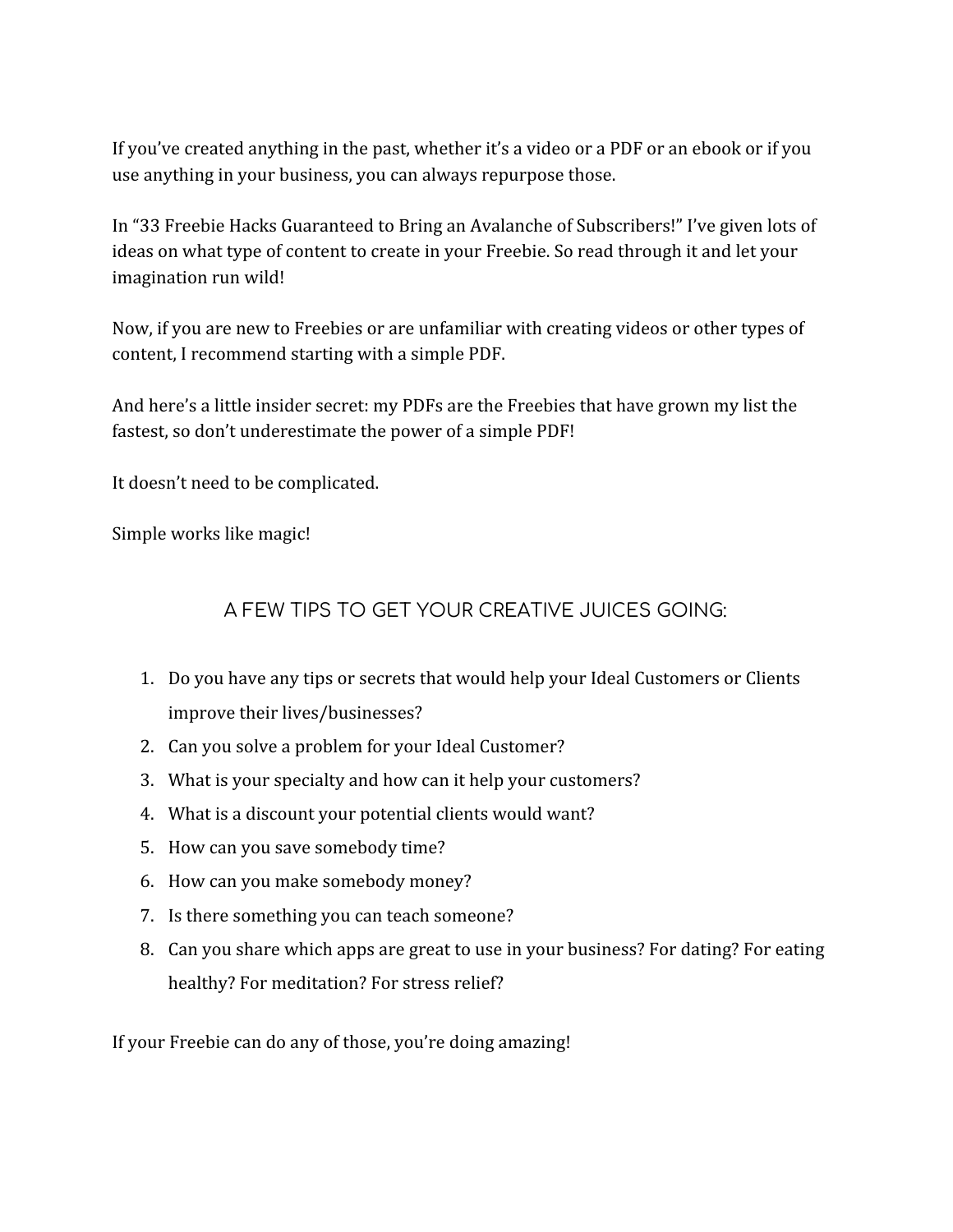#### THINGS YOU MAY WANT TO INCLUDE IN YOUR FREEBIE:

- An attention-grabbing photo
- A captivating headline that generates interest (see the PDF for the day)
- Text that flows and is free from errors
- An irresistible offer that your ideal customers want
- Benefit/needs driven content (relevant)

Just keep in mind that it's the CONTENT that's important. You don't need a photo, although having one would be great.

Just don't let finding the "perfect" photo hang you up. Also, short text is better than lots of text. Keep it short and sweet.

If you want to take it a step further, here's a great free resource that can help you create fabulous PDF Freebies:

#### [www.canva.com](http://www.canva.com/)

This is where I create a lot of my Freebie content. They do have a paid subscription, but to start, the free version is great.

Just remember, don't get too caught up in how pretty it is or that it's perfect.

*Don't get caught up in perfection. Perfect sucks (I'm a recovering perfectionist myself), and there is no such thing as perfect anyway.*

Creating your Freebie shouldn't take you longer than an hour MAX. Just get it done by tomorrow so we can get it out to your customers and start building your amazing email list!